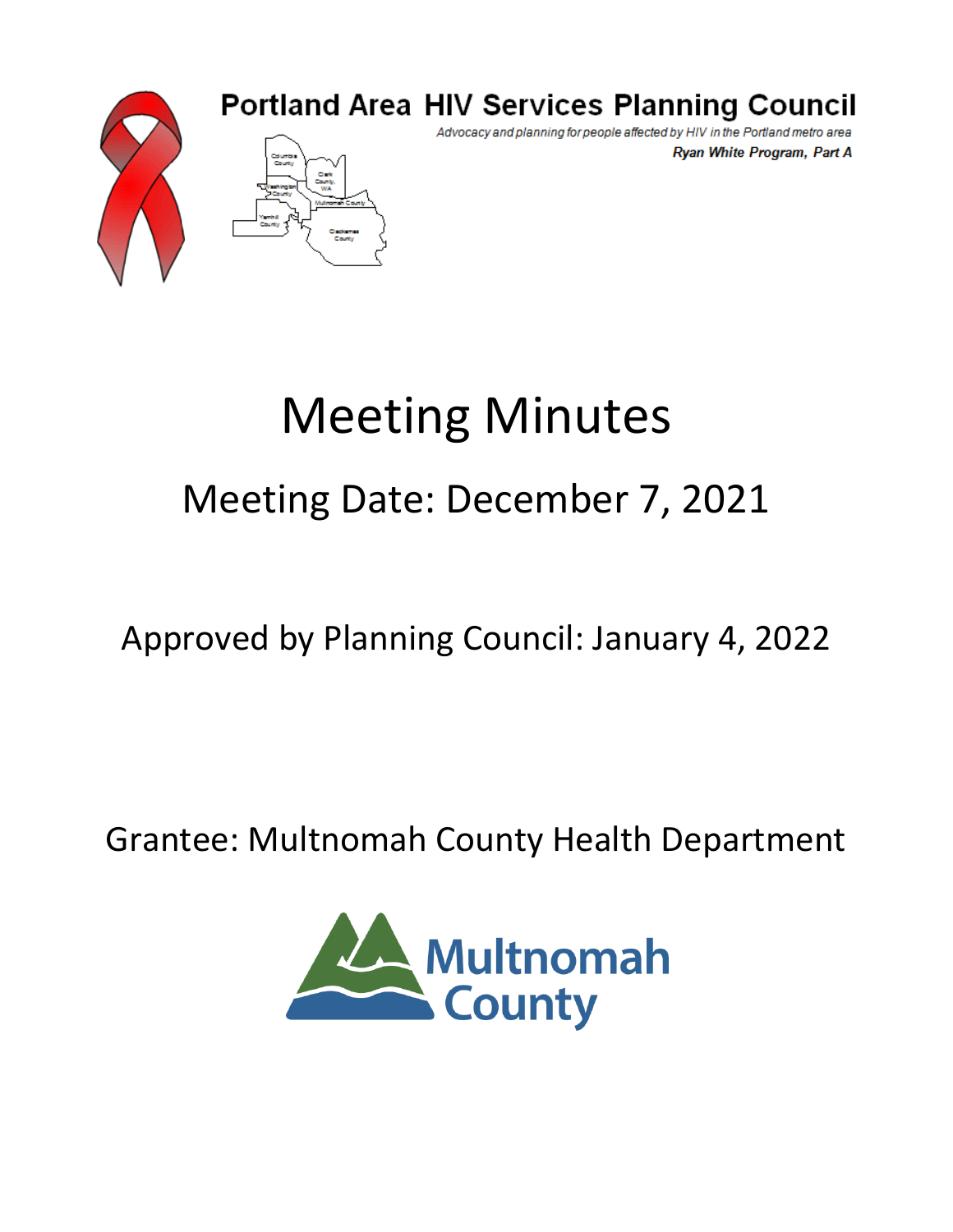#### **Portland Area HIV Services Planning Council MEETING MINUTES**

Tuesday, December 7, 2021, 4:00 pm – 6:00 pm Virtual Zoom Meeting

#### **AGENDA**

| $***$<br>Item <sup>®</sup>                               | <b>Discussion, Motions, and Actions</b>                                                                                                                                                                                                                                                                                                                                                                                                                                                                                                                                                                                                                                                                                                                                                                                                                                                                |  |  |  |  |  |
|----------------------------------------------------------|--------------------------------------------------------------------------------------------------------------------------------------------------------------------------------------------------------------------------------------------------------------------------------------------------------------------------------------------------------------------------------------------------------------------------------------------------------------------------------------------------------------------------------------------------------------------------------------------------------------------------------------------------------------------------------------------------------------------------------------------------------------------------------------------------------------------------------------------------------------------------------------------------------|--|--|--|--|--|
| Call to Order                                            | Michael Thurman-Noche called the meeting to order at 4:00 PM. Aubrey Daquiz shared a<br>Land Acknowledgement (see slide).                                                                                                                                                                                                                                                                                                                                                                                                                                                                                                                                                                                                                                                                                                                                                                              |  |  |  |  |  |
| Welcome &<br>Logistics                                   | Michael Thurman-Noche welcomed everyone to the Planning Council meeting. Aubrey<br>Daquiz reviewed meeting logistics.<br>Please say your name each time you speak<br>٠<br>Please "raise your hand" or type questions in the chat box<br>٠<br>We will mute and unmute folks as needed during the meeting<br>$\bullet$<br>If you're calling in (not viewing slides), please mute yourself to minimize<br>$\bullet$<br>background noise, unless you have a question / comment<br>Meetings are recorded for accurate meeting minutes.<br>$\bullet$                                                                                                                                                                                                                                                                                                                                                         |  |  |  |  |  |
| World AIDS Day<br>Video &<br>Candle Lighting<br>Ceremony | Michael Thurman-Noche shared a World AIDS Day video.<br>Scott Moore led the lighting of the ceremonial candle in honor of Steven Allen, his cousin<br>who died of AIDS. It's been 40 years since we diagnosed the first case of HIV. 70 million<br>have become infected, 39 million died.                                                                                                                                                                                                                                                                                                                                                                                                                                                                                                                                                                                                              |  |  |  |  |  |
| Introductions                                            | Michael Thurman-Noche conducted a roll call of Planning Council members and staff.<br>Attendees introduced themselves: name, pronouns, role or affiliation, conflicts, and one<br>word check in. Michael shared the Council Participation Guidelines.                                                                                                                                                                                                                                                                                                                                                                                                                                                                                                                                                                                                                                                  |  |  |  |  |  |
| Announcements                                            | Announcements:<br>See slides.<br>Announcements<br>Welcome Tessa Robinson and Jamal Muhammad, new Planning Council members!<br>$\bullet$<br><b>Planning Council resignations</b><br>$\bullet$<br>Lorne James (Co-Chair)<br>$\circ$<br>Robert Kenneth<br>$\circ$<br>BIPOC meeting December 16, 11:00 AM $-$ 12:30 PM. We will announce any findings at<br>a future meeting.<br><b>CAREAssist expansions:</b><br>TPA (Third Party Administration) – changing from \$10,000 to \$20,000 per year<br>O<br>Dental - changing from \$2000 total to \$3000 total<br>$\circ$<br>Vaccine - will pay full cost for vaccines at any in-network pharmacy<br>O<br>Panel for World AIDS Day on Wednesday, 6:00-7:30 PM:<br>$\bullet$<br>https://www.eventbrite.com/e/world-aids-day-observancemarking-40-years-<br>registration-219087776437?fbclid=IwAR1wzIEcjnqjVJ9LgHCwPVF9AffAyk-<br>BRMp0cSOD6JuW9 bp31i5zK0EAwA |  |  |  |  |  |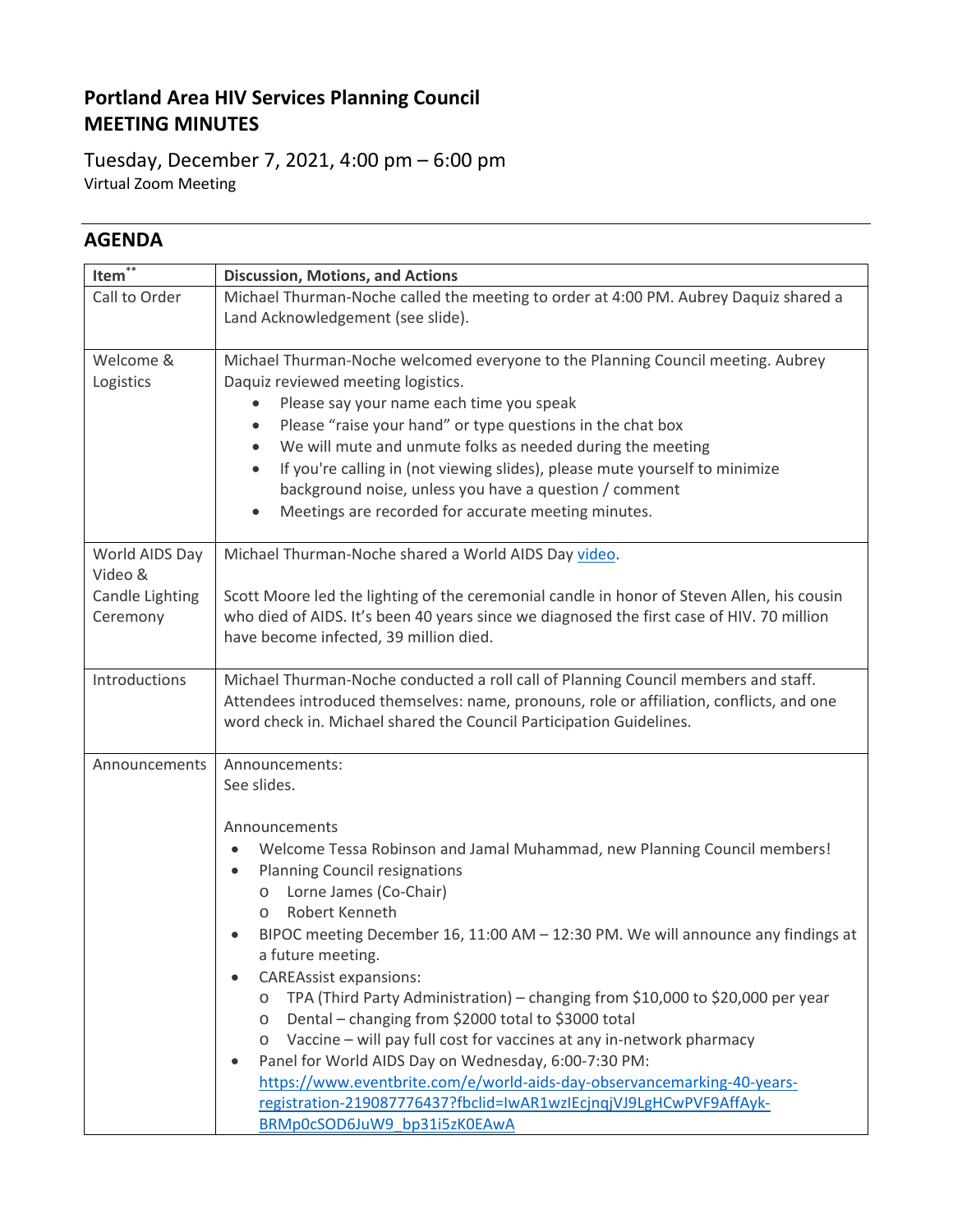| Item $*$                | <b>Discussion, Motions, and Actions</b>                                                             |  |  |  |  |  |  |
|-------------------------|-----------------------------------------------------------------------------------------------------|--|--|--|--|--|--|
| Agenda Review           | The agenda was reviewed by the Council, and no changes were made.                                   |  |  |  |  |  |  |
| and Minutes             |                                                                                                     |  |  |  |  |  |  |
| Approval                | The meeting minutes from the November 2, 2021, meeting were approved by unanimous                   |  |  |  |  |  |  |
|                         | consent.                                                                                            |  |  |  |  |  |  |
|                         |                                                                                                     |  |  |  |  |  |  |
| <b>Special Election</b> | Presenter: Julia Lager-Mesulam                                                                      |  |  |  |  |  |  |
|                         | <b>Summary of Discussion:</b>                                                                       |  |  |  |  |  |  |
|                         | See slides.                                                                                         |  |  |  |  |  |  |
|                         |                                                                                                     |  |  |  |  |  |  |
|                         | Special Election for Co-Chair to fill Lorne James' position<br>Nominees: Bri Williams & Scott Moore |  |  |  |  |  |  |
|                         | Aubrey shared an online ballot link by email and in the meeting chat<br>$\bullet$                   |  |  |  |  |  |  |
|                         | Julia will share the results after the break<br>$\bullet$                                           |  |  |  |  |  |  |
|                         | Result: Bri Williams is the new Planning Council co-chair                                           |  |  |  |  |  |  |
|                         |                                                                                                     |  |  |  |  |  |  |
|                         | As a result of this vote, we will now have a position open on the Operations Committee.             |  |  |  |  |  |  |
|                         |                                                                                                     |  |  |  |  |  |  |
| Public                  | None.                                                                                               |  |  |  |  |  |  |
| Testimony               |                                                                                                     |  |  |  |  |  |  |
|                         | Reminder to all: Please remind your community that we are always looking for community              |  |  |  |  |  |  |
|                         | input on their experience with HIV services.                                                        |  |  |  |  |  |  |
| Oregon                  | Presenter: Linda Drach                                                                              |  |  |  |  |  |  |
| Integrated Plan         | <b>Summary of Discussion:</b>                                                                       |  |  |  |  |  |  |
|                         | See slides.                                                                                         |  |  |  |  |  |  |
|                         |                                                                                                     |  |  |  |  |  |  |
|                         | Questions/Comments                                                                                  |  |  |  |  |  |  |
|                         |                                                                                                     |  |  |  |  |  |  |
|                         | How do you want to stay engaged with the planning process & developments of the                     |  |  |  |  |  |  |
|                         | Integrated Plan documents? Attendees are requested to share ideas via chat, or send                 |  |  |  |  |  |  |
|                         | responses to Linda Drach after the meeting.                                                         |  |  |  |  |  |  |
|                         | Specific community voices you want to prioritize?                                                   |  |  |  |  |  |  |
|                         | People with behavioral health needs (mental health and substance use / addiction)                   |  |  |  |  |  |  |
|                         |                                                                                                     |  |  |  |  |  |  |
|                         | Attendees were requested to share ideas via chat, or send responses to Linda Drach                  |  |  |  |  |  |  |
|                         | (Linda.DRACH@dhsoha.state.or.us) after the meeting.                                                 |  |  |  |  |  |  |
|                         |                                                                                                     |  |  |  |  |  |  |
| Finalize                | Presenter: Michael Thurman-Noche                                                                    |  |  |  |  |  |  |
| Contingency             | <b>Summary of Discussion:</b>                                                                       |  |  |  |  |  |  |
| Plans for FY22-         | See slideshow.                                                                                      |  |  |  |  |  |  |
| 23 Allocations          |                                                                                                     |  |  |  |  |  |  |
|                         | The Planning Council discussed the scenarios suggested by small groups.                             |  |  |  |  |  |  |
|                         | At our previous meeting, the Council decided on a flat funding contingency plan to increase         |  |  |  |  |  |  |
|                         | food by \$3500, decrease MCM by \$3500, everything else remains the same. Contingency               |  |  |  |  |  |  |
|                         | planning for two other scenarios was tabled until this meeting.                                     |  |  |  |  |  |  |
|                         |                                                                                                     |  |  |  |  |  |  |
|                         |                                                                                                     |  |  |  |  |  |  |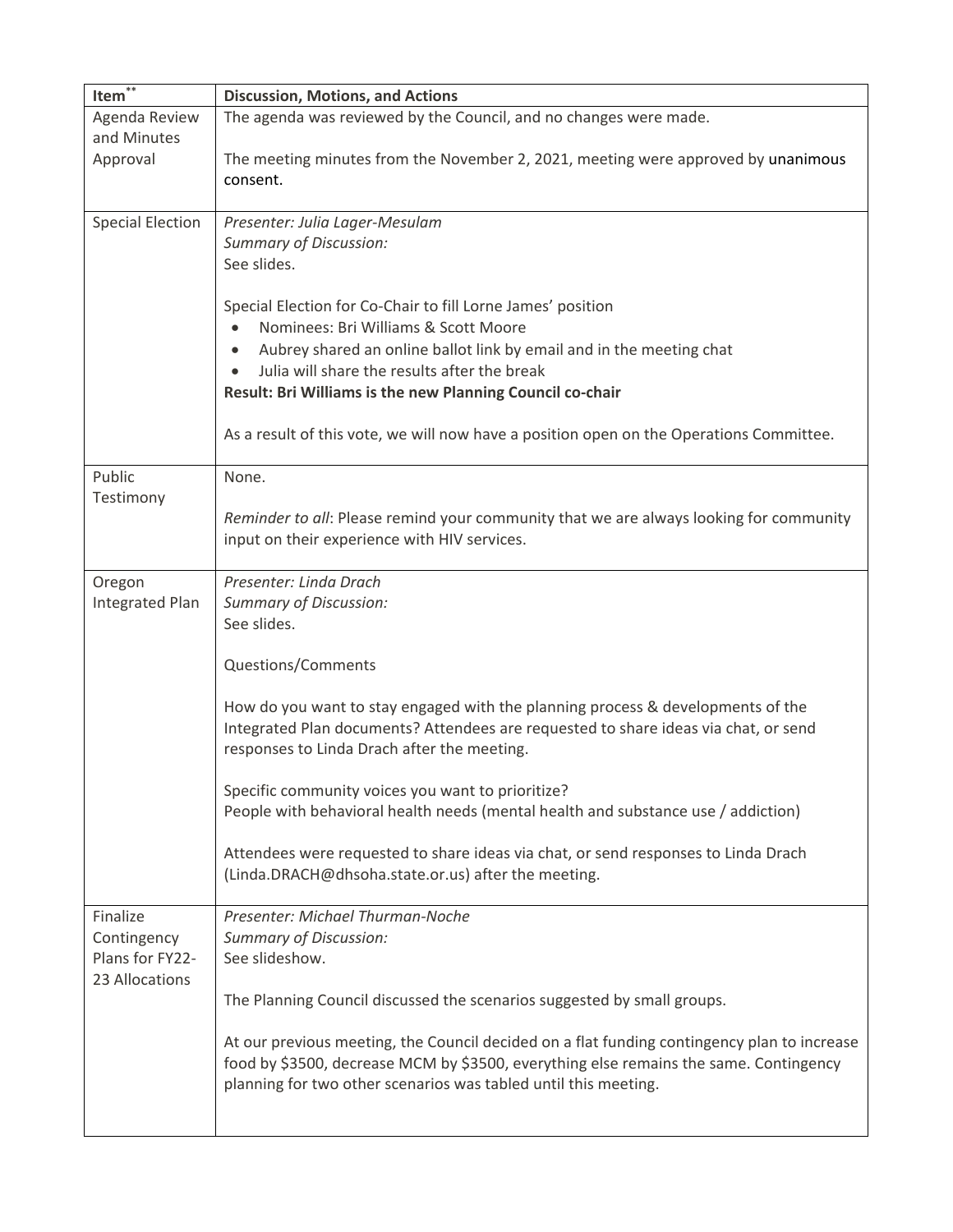| Item $*$               | <b>Discussion, Motions, and Actions</b>                                                                                                                                                                                                                                                                                                                                                                                                                                                                                                                                                                                                                                                                                                                                                                                                                                                                                                                                                                                                                                                                                                                                                                                                                                                                                                                                                                                                                                                                                                                                                                                                                                                                                                                                                                                                                                        |  |  |  |  |  |  |
|------------------------|--------------------------------------------------------------------------------------------------------------------------------------------------------------------------------------------------------------------------------------------------------------------------------------------------------------------------------------------------------------------------------------------------------------------------------------------------------------------------------------------------------------------------------------------------------------------------------------------------------------------------------------------------------------------------------------------------------------------------------------------------------------------------------------------------------------------------------------------------------------------------------------------------------------------------------------------------------------------------------------------------------------------------------------------------------------------------------------------------------------------------------------------------------------------------------------------------------------------------------------------------------------------------------------------------------------------------------------------------------------------------------------------------------------------------------------------------------------------------------------------------------------------------------------------------------------------------------------------------------------------------------------------------------------------------------------------------------------------------------------------------------------------------------------------------------------------------------------------------------------------------------|--|--|--|--|--|--|
|                        | Decrease Up to 3% funding<br>Blue and Green groups - Hold harmless: Medical care, Health Insurance, Early<br>$\bullet$<br>Intervention, Psychosocial Support Services. Proportionately decrease: Mental Health,<br>Dental, Medical Case Management, MCM Minority AIDS Initiative, Substance Abuse<br>Treatment, Housing, Food, Non-Medical Case Management<br>Red group - Hold harmless: Medical Care, Health Insurance, MCM Minority AIDS<br>$\bullet$<br>Initiative, Housing, Food<br>Comments<br>$\bullet$<br>Green group held harmless only areas that do not receive Part B funding<br>$\bullet$<br>Decision: Agree to the blue and green groups' justifications<br>Increase funding of 1 to 4%<br>Blue group - (1) Fund COLA up to 3% across all categories, (2) add funds to food, (3)<br>$\bullet$<br>add funds to medical<br>Green group - (1) Fund COLA up to 3.25% across all categories, (2) add funds to food,<br>$\bullet$<br>(3) add funds to medical case management<br>Red group $-$ (1) Add funds to food, (2) add funds to medical (on medical case<br>$\bullet$<br>management line)<br>Comments<br>$\bullet$<br>Q: In red group, what was the rationale for funding medical case management as<br>$\bullet$<br>opposed to medical? A: This is an error; it should have been on the spreadsheet under<br>medical.<br>Inconsistency? In funding decrease scenario, held harmless areas that do not receive<br>$\bullet$<br>Part B funding. But in an increase scenario, we would give them a COLA?<br>Note that there is no COLA in Part B<br>$\bullet$<br>Food allocation is very small with big impact, so it makes sense to fund food first<br>$\bullet$<br>Proposal: (1) Fund COLA to 3%, (2) Evenly split funds between food and medical<br>$\bullet$<br>Suggest changing even split to proportional split<br><b>Decision tabled until next meeting</b> |  |  |  |  |  |  |
| Eval and Closing       | Presenter: Michael Thurman-Noche                                                                                                                                                                                                                                                                                                                                                                                                                                                                                                                                                                                                                                                                                                                                                                                                                                                                                                                                                                                                                                                                                                                                                                                                                                                                                                                                                                                                                                                                                                                                                                                                                                                                                                                                                                                                                                               |  |  |  |  |  |  |
|                        | Thank you for participating in this meeting. If you have feedback / comments / ideas,<br>please include them in your evaluation.                                                                                                                                                                                                                                                                                                                                                                                                                                                                                                                                                                                                                                                                                                                                                                                                                                                                                                                                                                                                                                                                                                                                                                                                                                                                                                                                                                                                                                                                                                                                                                                                                                                                                                                                               |  |  |  |  |  |  |
| Time of<br>Adjournment | 6:00 PM                                                                                                                                                                                                                                                                                                                                                                                                                                                                                                                                                                                                                                                                                                                                                                                                                                                                                                                                                                                                                                                                                                                                                                                                                                                                                                                                                                                                                                                                                                                                                                                                                                                                                                                                                                                                                                                                        |  |  |  |  |  |  |